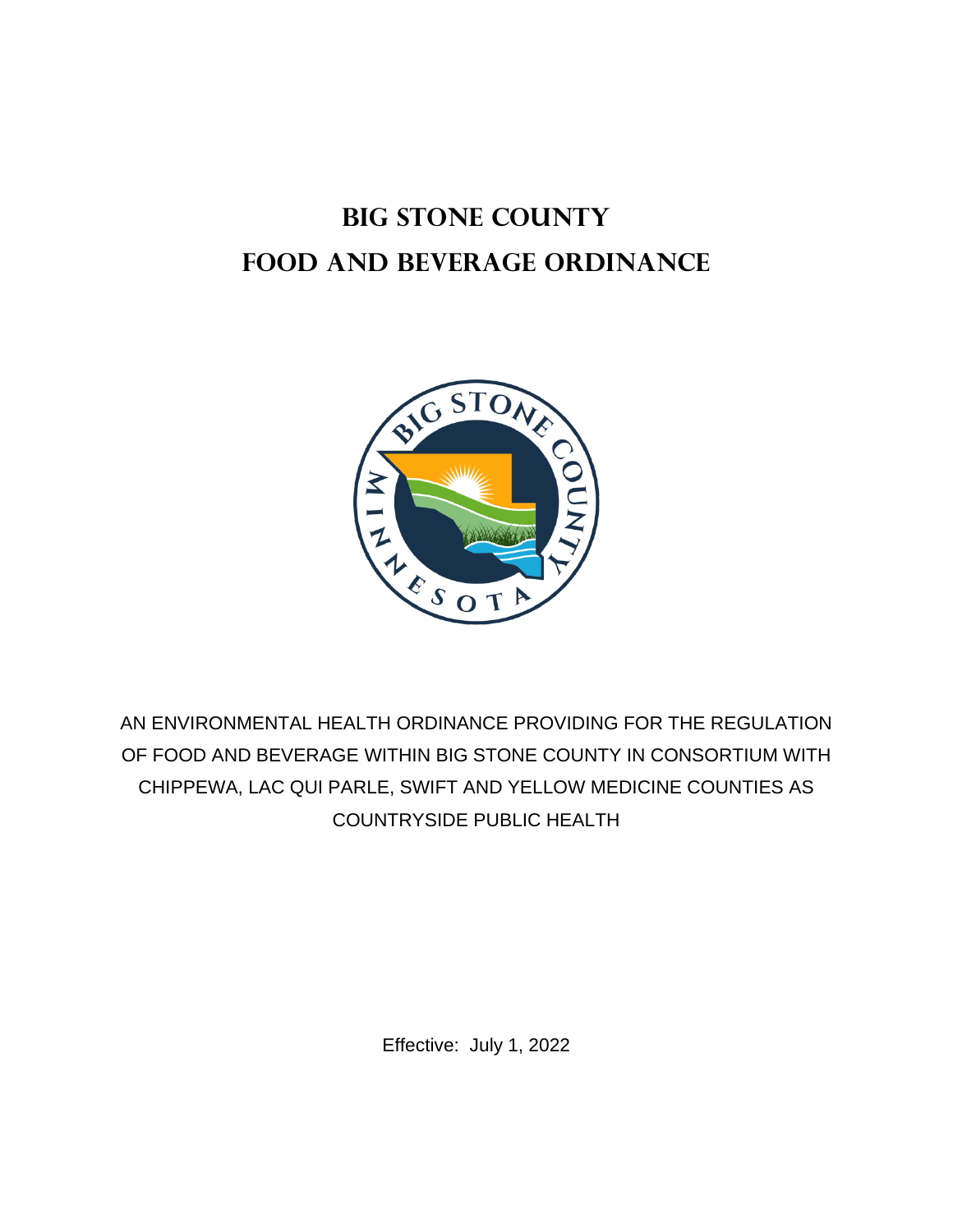#### INDEX

| Section III Adoption of Food & Beverage Establishment Standards4 |  |
|------------------------------------------------------------------|--|
|                                                                  |  |
|                                                                  |  |
|                                                                  |  |
|                                                                  |  |
|                                                                  |  |
|                                                                  |  |

THE COUNTY BOARD OF COMMISSIONERS OF BIG STONE COUNTY DOES HEREBY ORDAIN AS FOLLOWS:

# **SECTION I – GENERAL PROVISIONS**

1.1 Purpose. To protect and provide for the public health, safety, and general welfare of the county of Big Stone by licensing and inspecting restaurants and places of refreshment and similar food service; regulating their design, construction, operation and maintenance; and providing for the enforcement of the regulations herein throughout said county.

1.2 Legal Authority. Countryside Public Health is a joint powers board of health organized under Minnesota Statute Chapter 145A.03 and Minnesota Statute Chapter 471.59 by Big Stone, Chippewa, Lac qui Parle, Swift and Yellow Medicine Counties. This ordinance is enacted pursuant to Minnesota Statute Chapter 145A.05 and Minnesota Statute Chapter 471.59 under which county boards may adopt ordinances to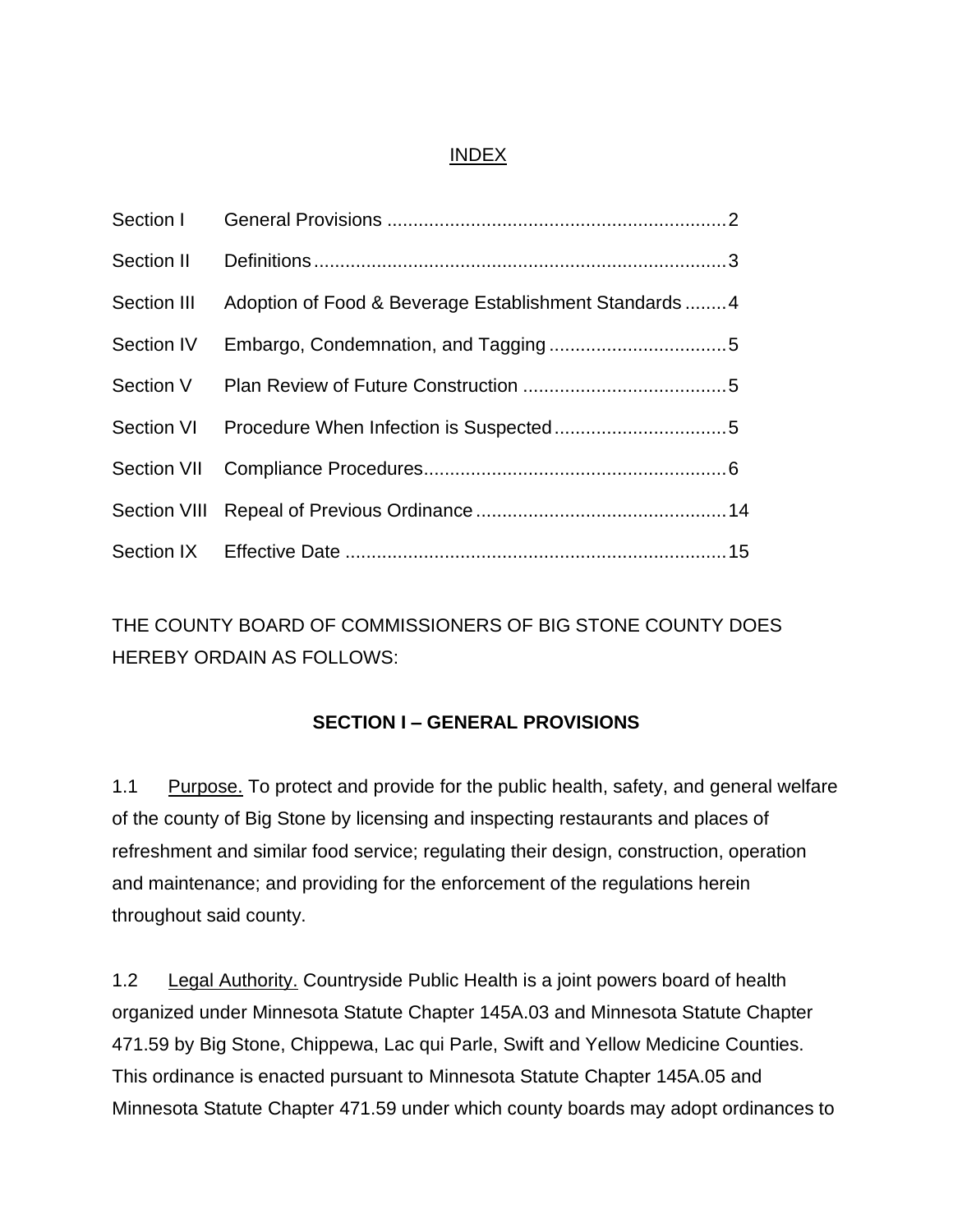regulate actual or potential threats to the public health and is related to a delegation of authority by the Minnesota Commissioner of Health to Countryside Public Health under Minnesota Statute Chapter 145A.07, Subd. 1, for the licensing, inspection, reporting, and enforcement duties authorized under Minnesota Laws, Chapter 157 relating to rules and standards for food and beverage service establishments, hotels, motels, lodging establishments, and resorts.

1.3 Jurisdiction. This ordinance shall be applicable in Big Stone County to all food and beverage establishments such as restaurants, boarding houses, and places of refreshment as defined in Minnesota Statutes 157.15, Subd. 5, and all amendments or additions thereto, and shall also include temporary and push cart commissaries, drive-ins, bars, taverns, drive-in cafes, clubs, lodges, eating facilities at resorts, schools, public buildings, and churches, except as exempted by Minn. Stat. 157.22 and all amendments or additions thereto. This ordinance shall also apply to youth camps in Big Stone County as defined in Minn. Stat. 144.71.

1.4 Compatibility. Where the conditions imposed by any provision of this ordinance are less restrictive than comparable conditions imposed by any other provision of this ordinance, or any other applicable law, ordinance, rule, or regulation, the provision which establishes the higher standards for the promotion of the public health, safety, and general welfare shall prevail.

1.5 Severability. The provisions of this ordinance shall be severable. Should any section, paragraph, sentence, clause, phrase or portion of this ordinance be declared invalid for any reason, the remainder of said ordinance shall not be affected thereby.

# **SECTION II – DEFINITIONS**

The following definitions shall apply in the interpretation and the enforcement of this ordinance.

2.1 Board means Countryside Public Health (CPH) Community Health Board acting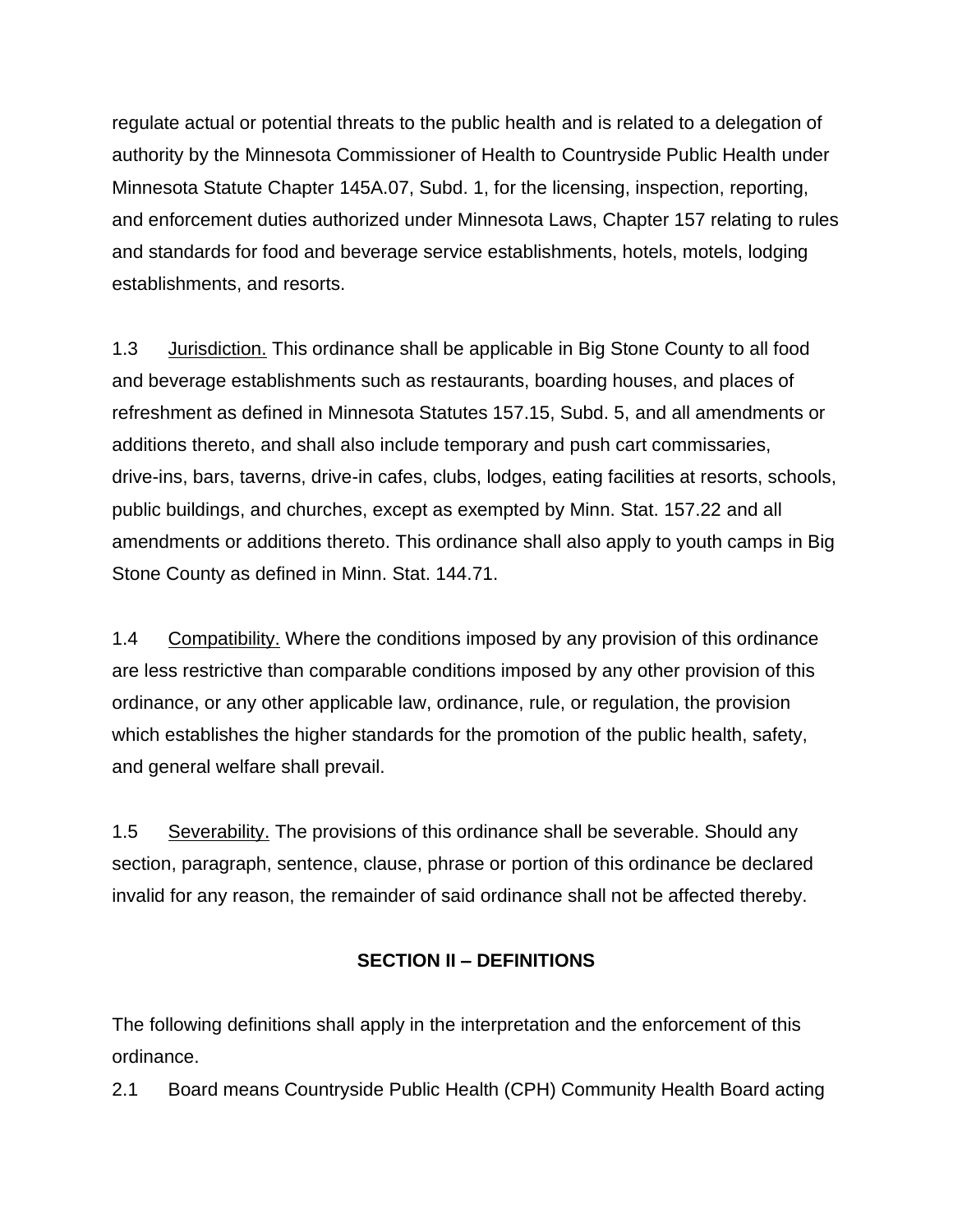as the Board of Health under the provisions of Minnesota Statute Chapter 145A, and all amendments or additions thereto.

- 2.2 Environmental Health Department means the Countryside Public Health (CPH) Environmental Health staff or their designee.
- 2.3 Notice means a written instrument delivered personally or mailed to the last known address of the person entitled to notice or posting the notice at the entry to the establishment.
- 2.4 Mail means a mailing by United States First Class Mail with return receipt requested directed to the recipient's last known address. A return of such mailing for any reason shall not void the notice.

# **SECTION III**

# **ADOPTION OF FOOD & BEVERAGE ESTABLISHMENT STANDARDS**

3.1 The standards for Food & Beverage Establishments set forth in Minnesota Rules Chapter 4626 and all amendments or additions thereto are hereby incorporated in and made part of this ordinance; except Minnesota Statutes 157.16, Subd. 2a and Minnesota Rules part 4626.0033, Subparts G, H, I, J, K, L, M, N and O. In such rules as are a part of this ordinance, the references to the Commissioner shall mean the Countryside Public Health (CPH) Community Health Board and its designated agents.

# **SECTION IV – EMBARGO, CONDEMNATION, AND TAGGING**

4.1 The Environmental Health Department staff or their designee may condemn and cause to be removed, embargo, and/or tag any item deemed to be in violation of this ordinance.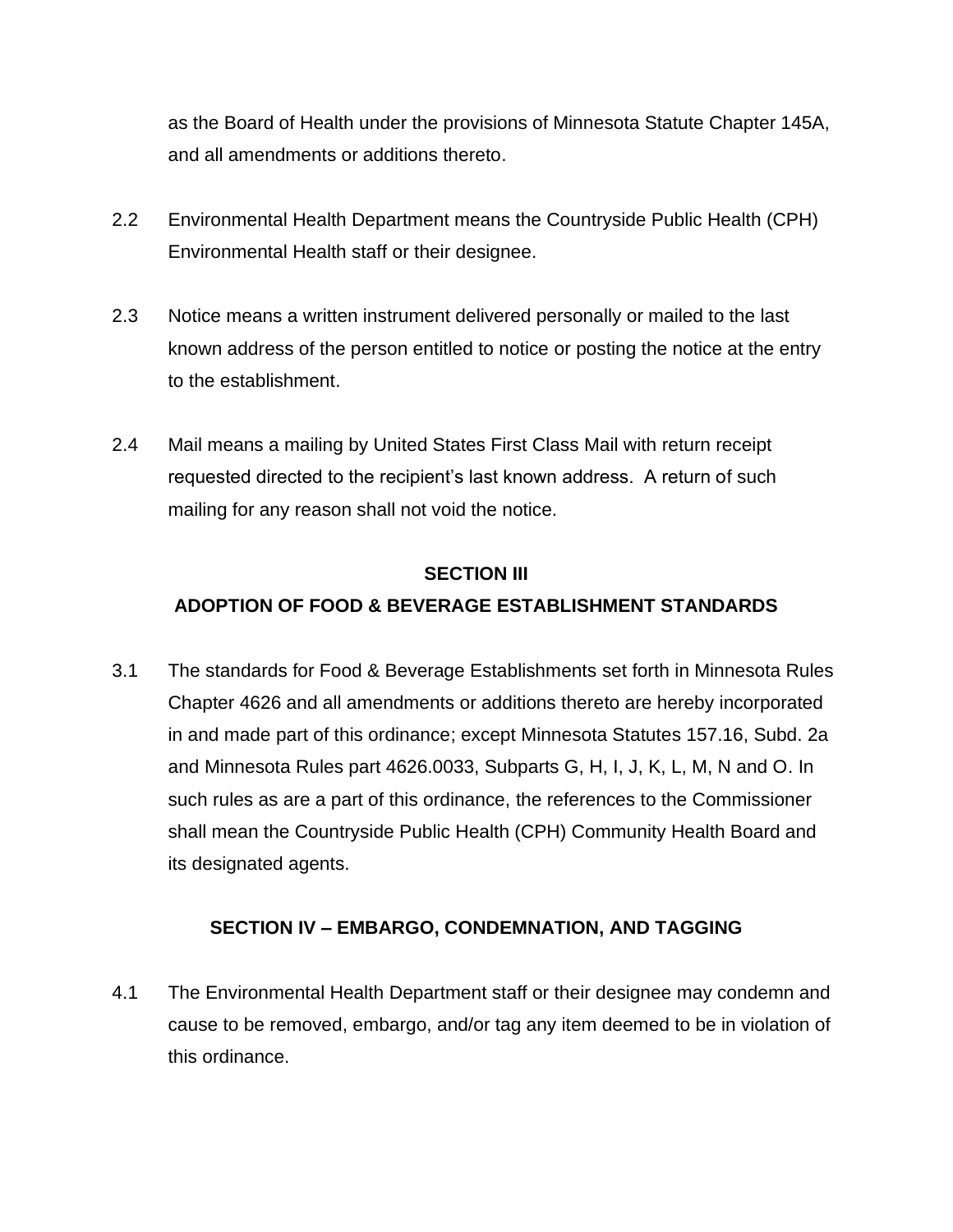#### **SECTION V – PLAN REVIEW OF FUTURE CONSTRUCTION**

- 5.1 When an establishment in Big Stone County, licensed or to be licensed under the provisions of this ordinance, is hereafter constructed or remodeled, or when an existing structure is converted for use as a licensed establishment, it shall submit to the Environmental Health Department all required plans, specifications and materials, and comply with the requirements of this ordinance. Plans and the fee specified by the Community Health Board shall be submitted at least thirty (30) days before beginning construction, extensive remodeling, or conversion of a food establishment. All plumbing plans and specifications must be submitted to the Minnesota Department of Labor and Industry for approval prior to beginning construction.
- 5.2 If an existing structure that is on an individual sewage treatment system is to be converted or expanded for use as a food or beverage service establishment, the individual sewage treatment system must have a compliance inspection and the change of use must be approved by the county of residence Zoning Department. Submit the required compliance inspection report and letter of approval from the Zoning department with the plans.

#### **SECTION VI – PROCEDURE WHEN INFECTION IS SUSPECTED**

- 6.1 When the Environmental Health Department staff, has reasonable cause to suspect the possibility of disease transmission from a food or beverage service establishment employee, the Environmental Health Department shall secure an illness or morbidity history of the suspected employee, and/or make other investigations as may be required, and take appropriate action. The Environmental Health Department may require any or all of the following measures:
	- 1) The immediate exclusion of the employee(s) from all food service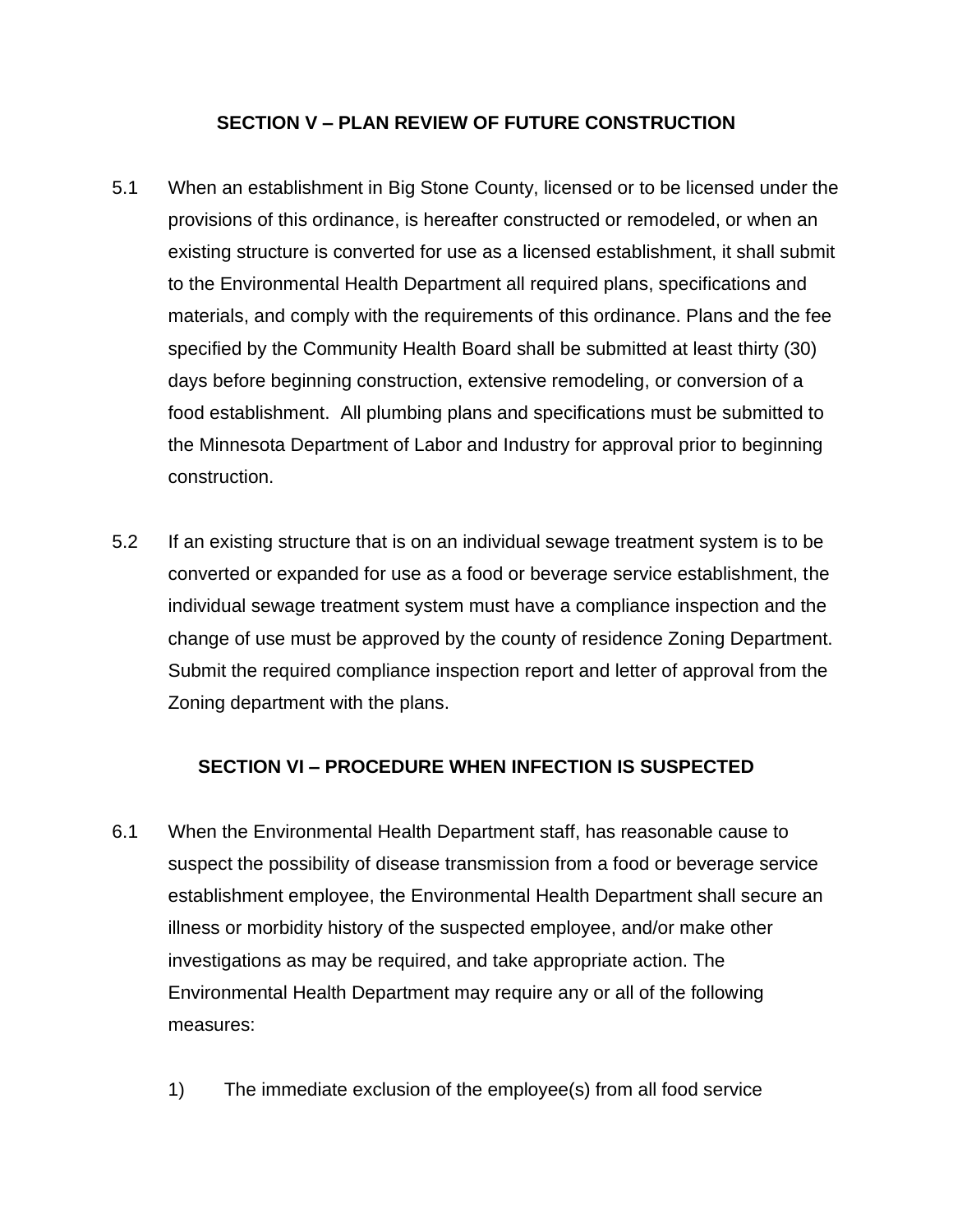establishments;

- 2) The immediate closure of the food service establishment concerned until, in the opinion of the Environmental Health Department staff, no further danger of disease outbreak exists;
- 3) Restriction of the employee's services to some area of the establishment where there would be no danger of transmitting disease;
- 4) Adequate medical and laboratory examinations of the employee, or other employees, and their body discharges; and
- 5) Collection of samples of food(s) and beverage(s) from the establishment for laboratory examination.

# **SECTION VII – COMPLIANCE PROCEDURES**

7.1 Licenses Needed. It shall be unlawful for any person to operate a food and/or beverage service establishment within Big Stone County without a valid license issued by the Environmental Health Department. Issuance and retention of a license is dependent upon compliance with the requirements of this ordinance. Licenses are not transferable between establishments, persons or locations. The license must be posted in the establishment. The regular license year shall run from January 1 to the next December 31. The seasonal license year shall run from May 1 to the next April 30. The school license year shall run from July 1 to the next June 30. Licenses expire at 11:59 p.m., on the last day the license is in effect.

# 7.2 Application for License.

A. Any person desiring to operate a food service establishment shall make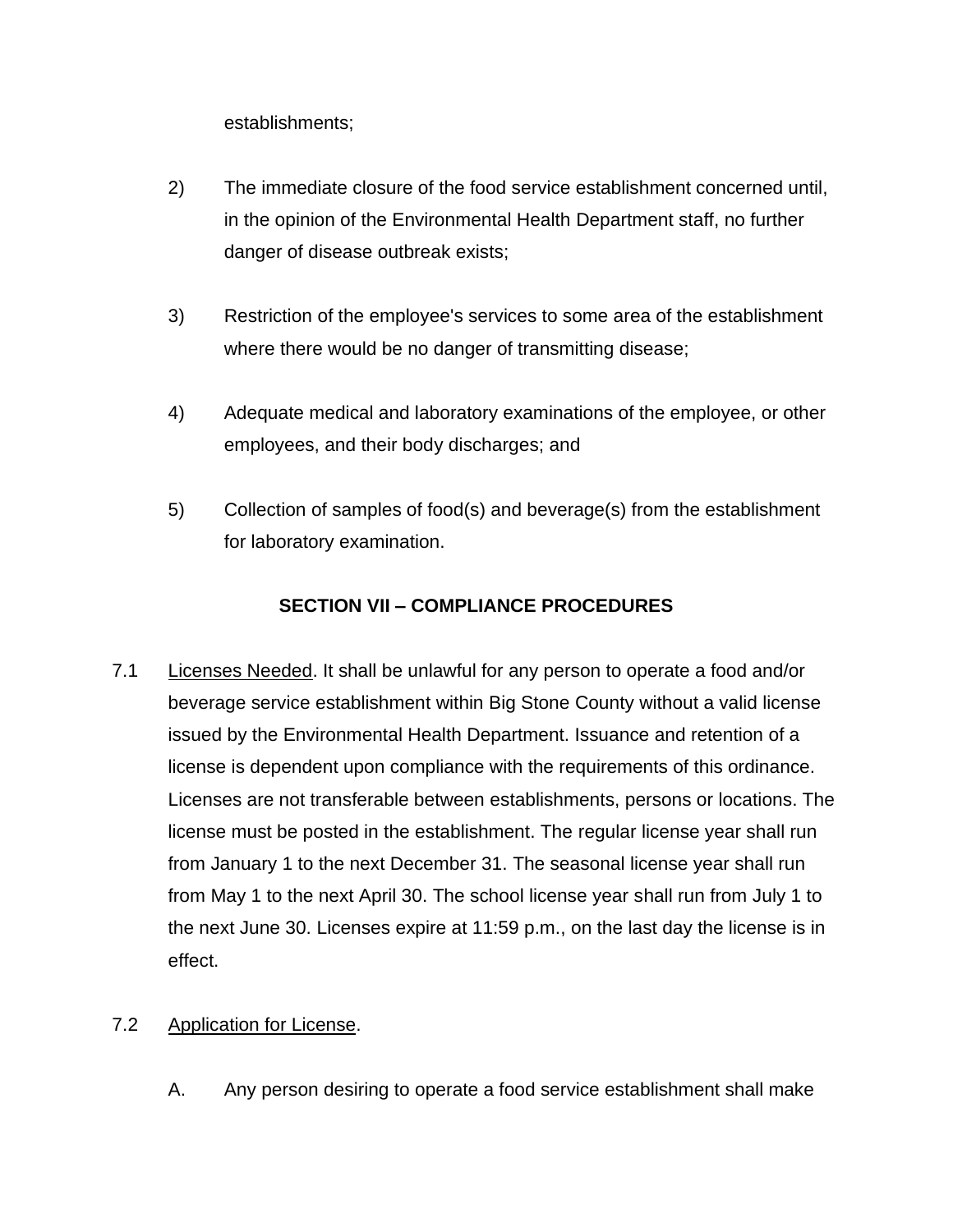written application for a license on forms provided by the Environmental Health Department.

- B. Such application shall include: the applicant's full name and address and whether such applicant is an individual, firm, partnership or corporation, the location and type of proposed food service establishment, as well as the signature of the applicant or applicants. If a partnership, the names of the partners, together with their addresses, shall be included. The Environmental Health Department may require such additional information as it may find necessary.
- C. Applications for a new business and the appropriate license fee shall be submitted to the Environmental Health Department ten (10) days prior to the proposed opening date of the business.
- D. Renewal applications and the appropriate license fee shall be submitted to the Environmental Health Department on or before the expiration date of the current year's license. Penalties shall not accrue until after expiration of the current year's license.
- E. Operation of a food service establishment without a license is a violation of this ordinance.
- F. The amount of the annual license fee to be paid by proprietors of food and/or beverage establishments shall be specified by resolution of the Countryside Community Health Board. This fee may be adjusted from time to time as the Board deems appropriate.
- G. The Community Health Board shall set a civil penalty fee to be paid by any proprietor who fails to file the application and pay the annual license fee by the due date.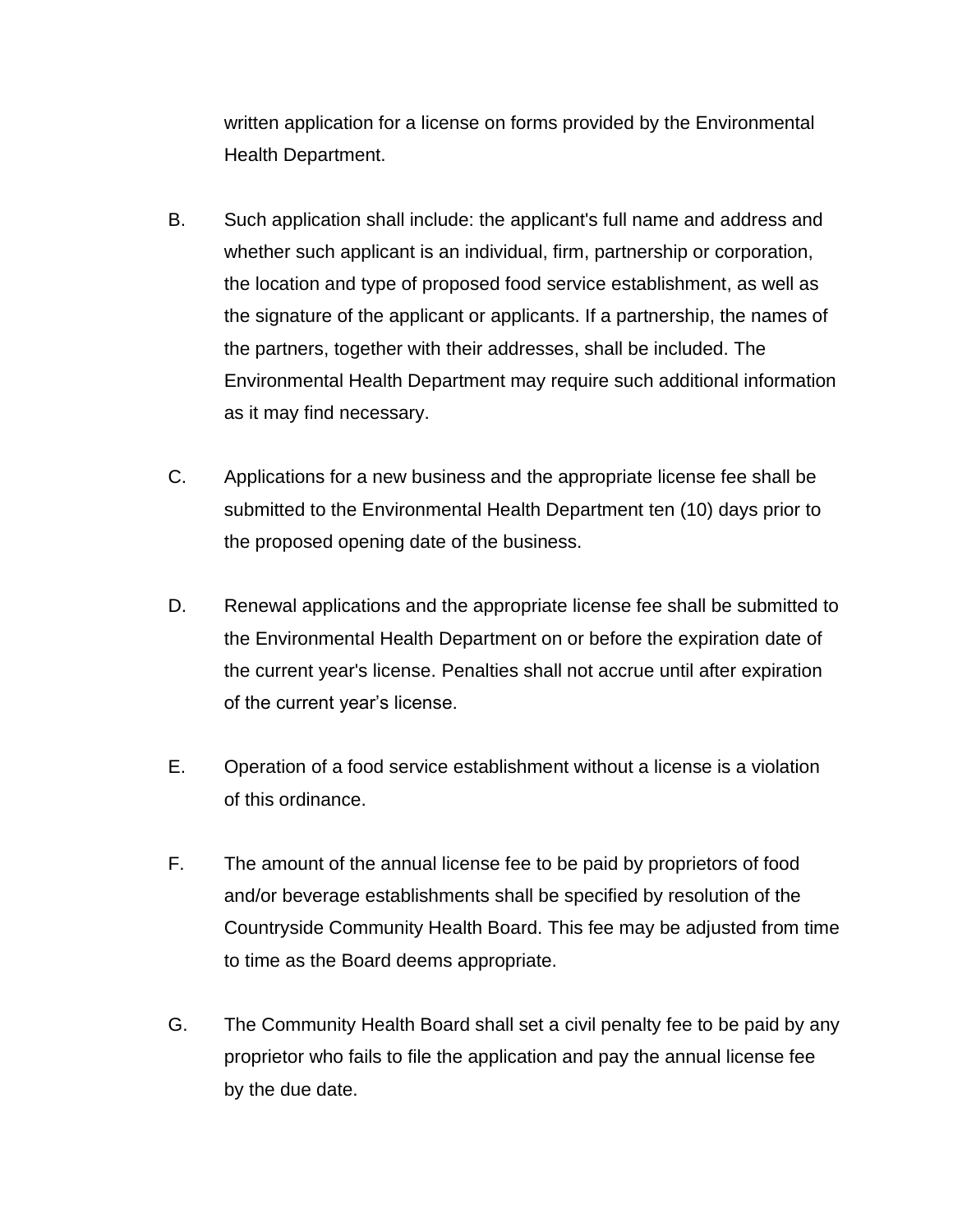- H. All fees paid shall be retained by the Community Health Board regardless of whether there is approval or denial of the license.
- I. If an application is made for the calendar year whereby the license begins on or after October 1<sup>st</sup> of that year, the license fee for new applicants or new operators shall be one-half of the appropriate annual license fees, plus any penalty which may be required. The provision for one-half of the license fee shall apply to any new applicant or licensee on or after February  $1<sup>st</sup>$  for the seasonal licenses or on or after April  $1<sup>st</sup>$  for the school year licenses.

# 7.3 **Inspection and Correction.**

- A. The Environmental Health Department shall classify establishments by risk category and inspect food, beverage, and lodging establishments to assure compliance with the requirements of this ordinance at a frequency as specified in Minnesota Statute 157.20 and all amendments or additions thereto.
- B. The person operating a food establishment shall, upon request of the Environmental Health Department and after proper identification, permit access to all parts of the establishment at any reasonable time for purpose of inspection and shall exhibit and allow copying of any records necessary to ascertain sources of foods or other compliance with the provisions of this ordinance.
- C. Every person engaged in the operation of a food establishment, as herein defined, shall upon request, furnish reasonable samples free of charge to the Environmental Health Department for laboratory analysis.
- D. Whenever an inspection of a food service establishment is made, the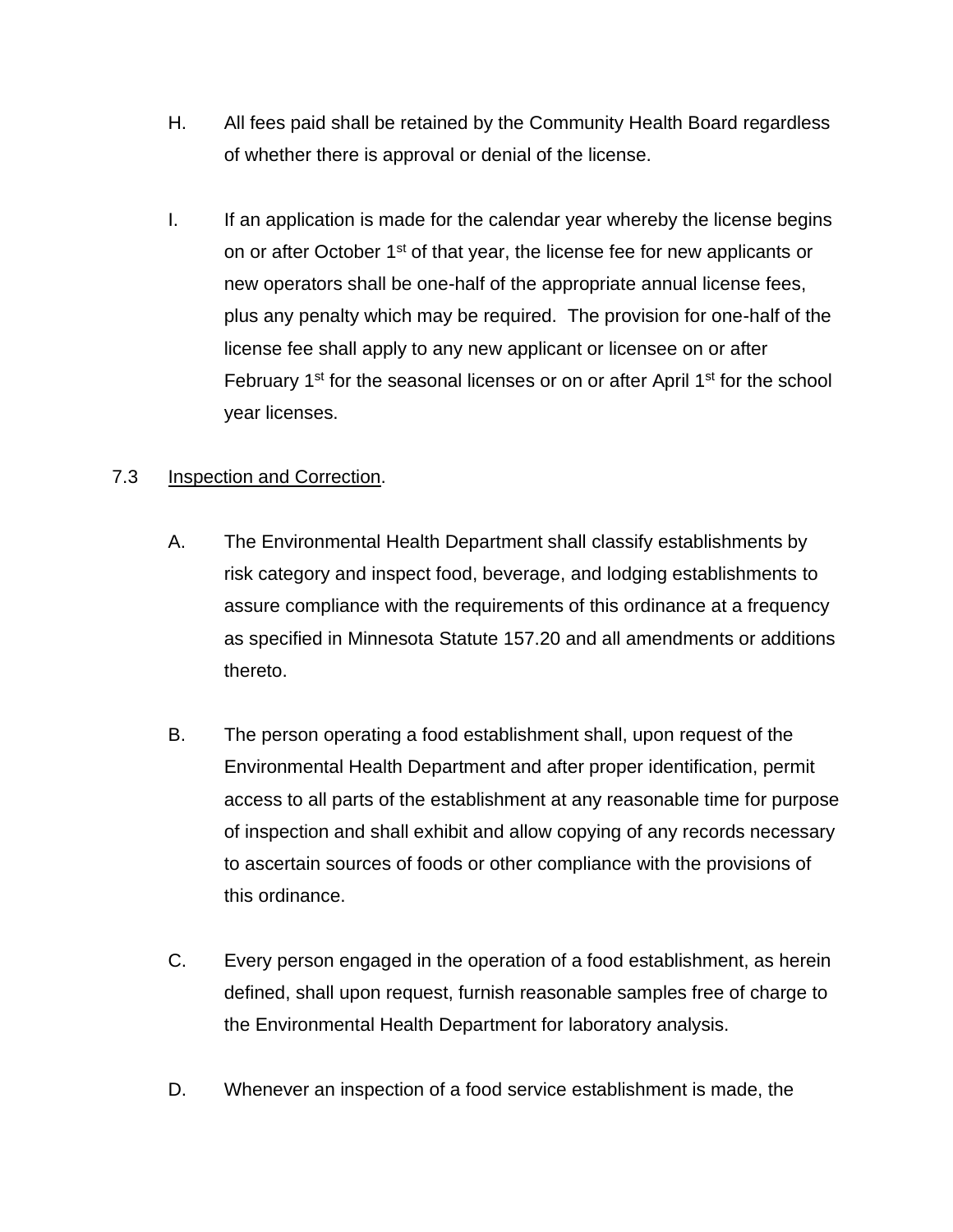findings shall be recorded on an inspection report form. One copy of the inspection report form shall be furnished to the person in charge of the establishment. The inspection report is a public document and shall be available to the public unless the report is a part of a pending litigation or unless there are scheduled follow-up inspections.

E. The inspection report form shall specify a specific and reasonable period of time for the correction of the violations. Correction of the violations shall be accomplished within the period specified.

# 7.4 Suspension of License.

- A. Licenses may be suspended temporarily by the Environmental Health staff or their designee, at any time for:
	- i. failure by the holder to comply with the requirements of this ordinance;
	- ii. failure to timely comply with any notice requiring corrective action;
	- iii. failure to comply with any provision of Minnesota Rules Chapter 4626.
- B. A license holder or operator shall be provided notice that the license has been suspended and that an opportunity for a hearing before the Appeals Board will be provided if a written request for appeal is filed with the Environmental Health Department.
- C. Notwithstanding the other provisions of this ordinance, whenever the Environmental Health Department staff or their designee finds unsanitary or other condition(s) in the operation of a food establishment which, in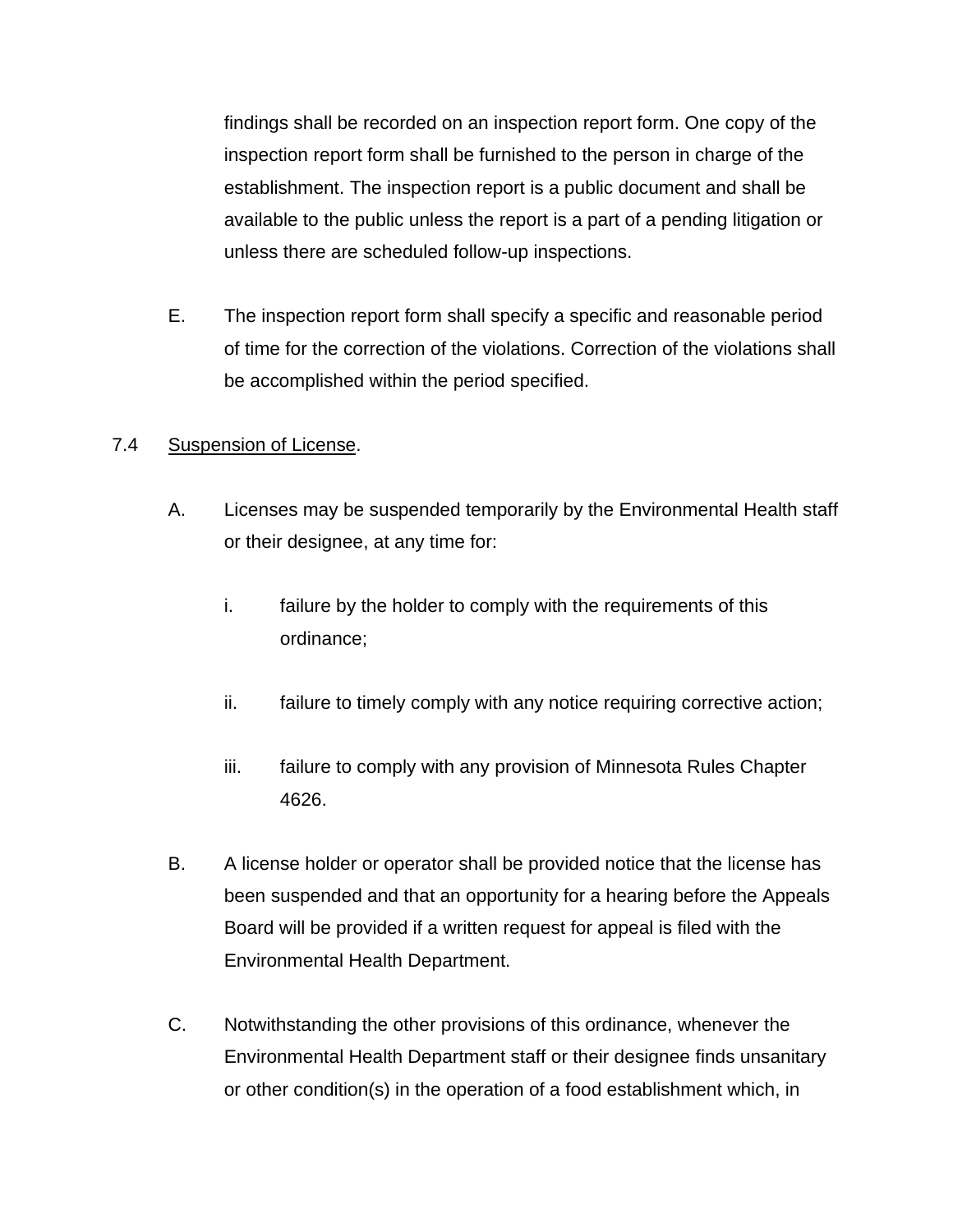their judgement, may constitute a substantial hazard to the public health, a written notice to the license holder or operator may be issued citing such condition(s), specifying corrective action to be taken, and specifying the time period within which such action must be completed. If deemed necessary, such order shall state that the license is immediately suspended and may require that all food and/or beverage operations be immediately discontinued. Any person affected by such action may obtain a review of this action by filing a written petition for appeal with the Environmental Health Department.

- D. Any person whose license or permit has been suspended may at any time make application for a reinspection for the purpose of reinstatement of the license. The request for reinspection shall be made in writing and shall include a summary of the applicant's remedial action and a statement by the applicant that the condition(s) causing suspension of the license has/have been corrected. Within ten (10) days following receipt of a request for reinspection, the Environmental Health Department staff or their designee shall make a reinspection. If the applicant is in compliance with the requirements of this ordinance and Minnesota Rules Chapter 4626 the license shall be reinstated
- 7.5 Revocation of License. For serious or repeated violations of any of the requirements of this ordinance, the license may be permanently revoked. Prior to such action, the Environmental Health Department staff or their designee shall notify the license holder in writing, advising that the license shall be permanently revoked five (5) days after the issuance of said notice. The license holder shall be advised at the same time that a hearing before the Appeals Board will be provided if a written request for appeal is filed with the Environmental Health Department.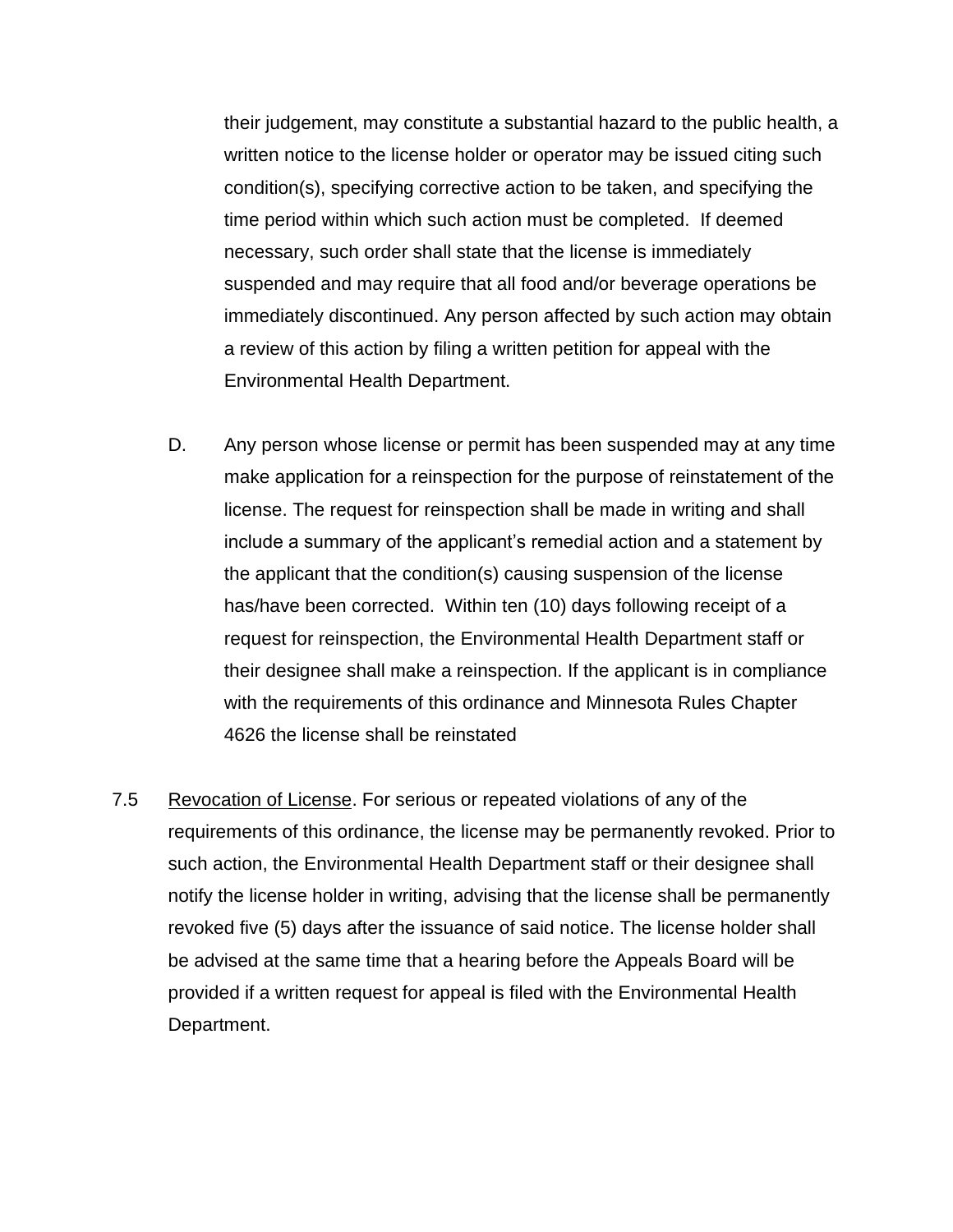#### 7.6 Appeals.

- A. An appeal may be brought under the provisions of this section to address any objection to the enforcement of this ordinance.
- B. Any affected person may pursue an appeal where the enforcement of a provision of this ordinance causes undue hardship or is believed to be unreasonable, impractical or not feasible.
- C. Appeals shall be presided over by an Appeals Board.
- D. The membership of the Appeals Board shall consist of the Chairperson of the Countryside Public Health Board, a County Commissioner, the Countryside Public Health Administrator, and the Environmental Health Department staff for Countryside Public Health. Any of these members may designate an alternative to serve on the Appeals Board.
- E. The Appeals Board shall be chaired by the Chairperson of the Countryside Public Health Board.
- F. The Appeals Board shall have the power to affirm, reverse, or modify the enforcement action of Countryside Public Health, its departments and its agents.
- G. An appeal shall be commenced by a request to the Appeals Board for a hearing. Such requests shall be filed with the Countryside Public Health Office in Benson, Minnesota. The request shall be in the form of a written petition and shall set forth a statement of the issues. Said petition shall be filed within thirty (30) days after the enforcement issue arises.
- H. A hearing shall be held within ten (10) days after the date on which the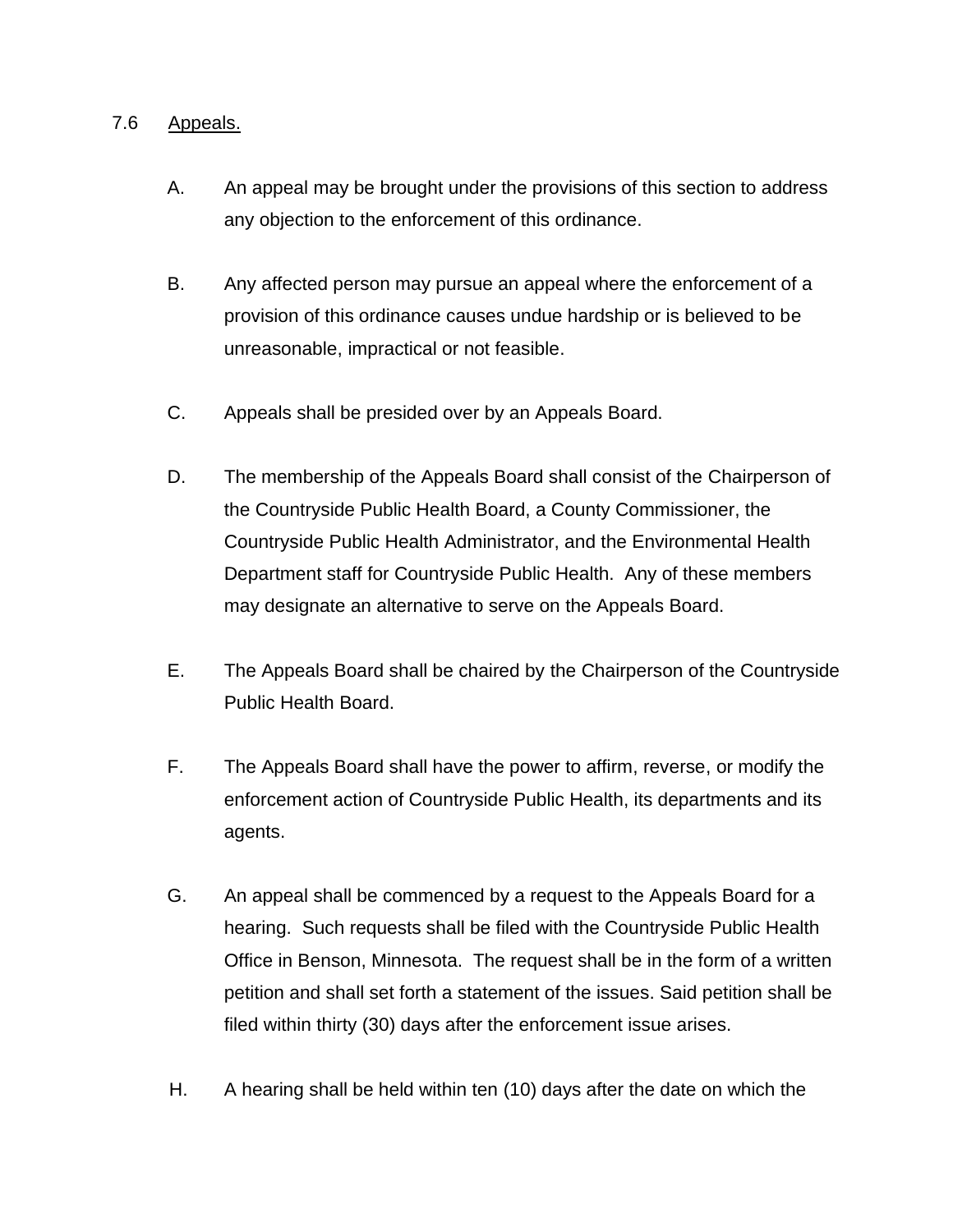appeal was filed. The Chairperson of the Appeals Board may postpone the date of the hearing for a reasonable time if, in the chairperson's judgement, a good and sufficient reason exists for such postponement.

- I. Countryside Public Health shall provide five (5) days written notice of the hearing to the appellant.
- J. At the hearing Countryside Public Health shall present a detailed, written statement of findings supporting the decision of Countryside Public Health. The appellant, their agent, or attorney shall then be given an opportunity to show cause why the enforcement action taken by Countryside Public Health should be reversed or modified. The hearing may be continued if, in the chairperson's judgement, due process requires or other good and sufficient reason exists for such continuance.
- K. The Appeals Board shall render its decision in the form of findings and conclusions set forth in writing within three (3) days after the close of the hearing. A copy of the decision of the Appeals Board shall be served by mail on the appellant. Any person aggrieved by the decision of the Appeals Board may seek relief therefrom in any court of competent jurisdiction as provided by the laws of this State.
- L. A recording may be made of any hearing before the Appeals Board and if so it shall be retained in the office of Countryside Public Health for a period of not less than one (1) year after the close of the hearing. All written records relating to an appeal shall likewise be retained in the office of Countryside Public Health for a period of not less than one (1) year after the close of the hearing.
- M. The terms of any notice served pursuant to the provision of this ordinance shall become final if a written petition for a hearing is not filed with the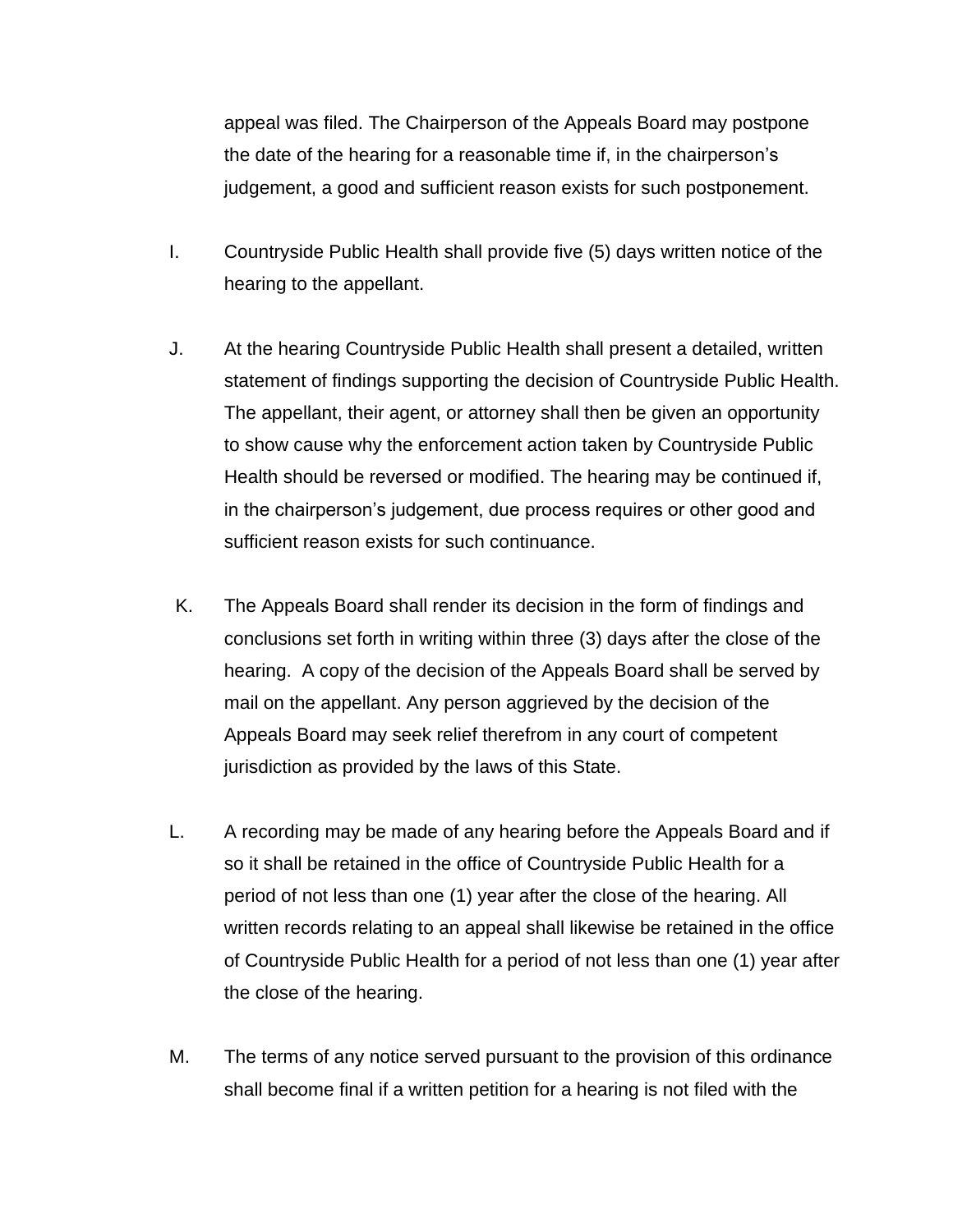Environmental Health Department with ten (10) days after the date of mailing.

# 7.7 Enforcement.

- A. Nothing herein shall limit the ability to seek release in district court in an action to enjoin violations of this ordinance.
- B. Injunctive actions shall be conducted by the county attorney for the county where the enforcement is to take place.
- C. No person shall make a false statement in a document required to be submitted under the provisions hereof.
- D. Each day that a violation exists shall constitute a separate offense.
- E. Administrative Enforcement.

1. The use of administrative citations and the imposition of civil penalties is a legitimate and necessary alternative method of enforcement. This method of enforcement is in addition to any other legal remedy that may be pursued for ordinance violations.

2. A violation of a provision of this ordinance may be subject to an administrative citation and civil penalties.

3. The Countryside Public Health Community Health Board may adopt by resolution a schedule of fines for offenses initiated by administrative citation. Said schedule shall be modified by said Board as it deems appropriate.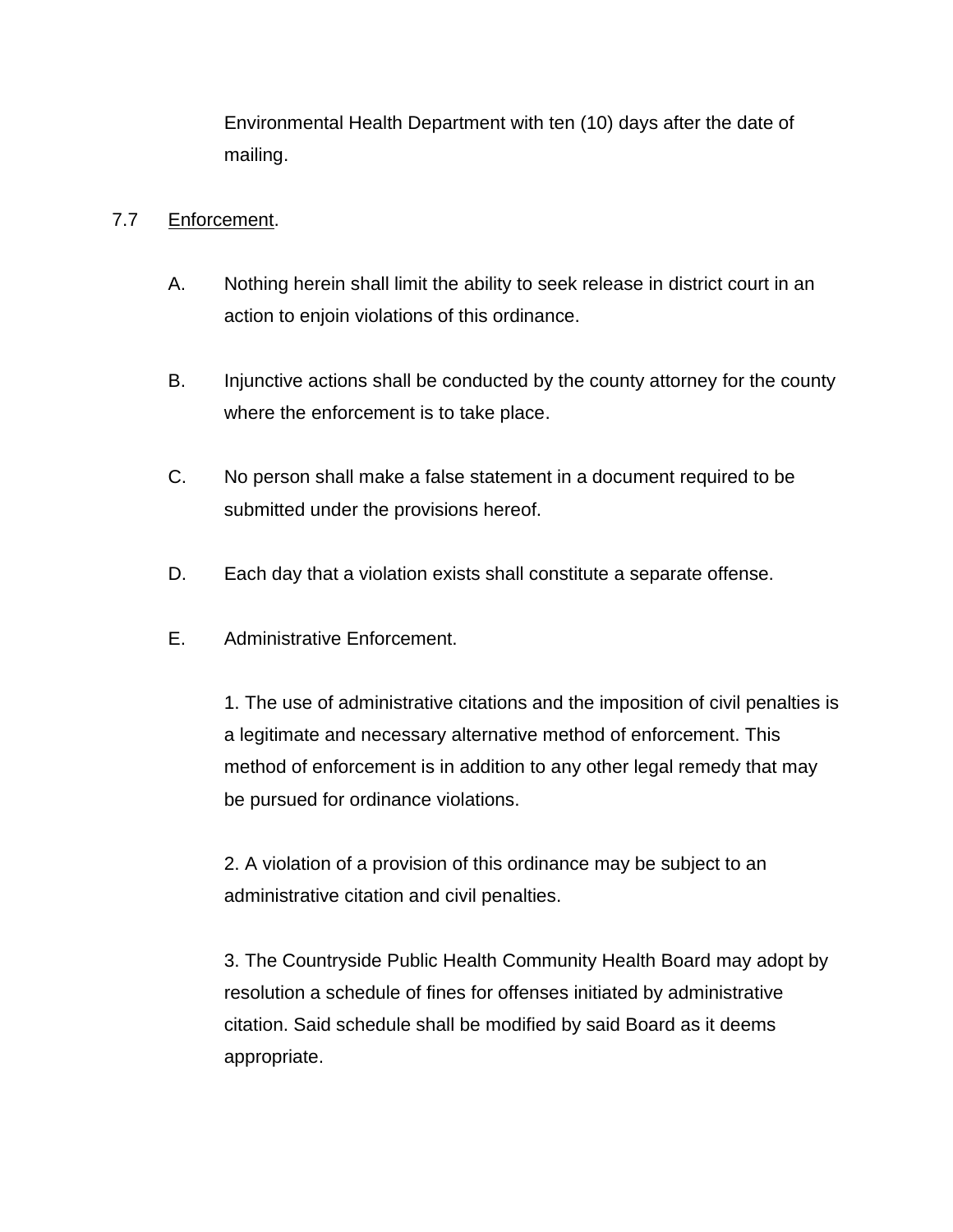4. The Environmental Health Department may issue a written administrative citation upon belief that a violation of this ordinance has occurred. The citation must be delivered in person or by mail to the person responsible for the violation. The citation must state the nature of the offense, the name of the issuing officer, the amount of the fine, and the manner for paying the fine.

5. The person responsible for the violation shall pay the fine within thirty (30) days after issuance of the citation. Payment of the fine constitutes admission of the violation. A late payment fee of 10 percent of the fine amount may be imposed.

6. Administrative enforcement shall be conducted by the Environmental Health Department or its designee.

7. Appeal from a citation shall be made in accordance with the appeal provisions provided hereinabove.

8. Upon a failure to pay an administrative fine noted above within the above said 30 days, the citation may be dismissed and Countryside Public Health may refer the violation to law enforcement for criminal prosecution.

F. Criminal Enforcement.

1. Criminal prosecution shall be conducted by the county attorney for the county where the enforcement is to take place.

2. Whoever fails to comply with any of the provisions hereof shall be guilty of a misdemeanor.

3. Upon conviction of any violation of this ordinance a person shall be